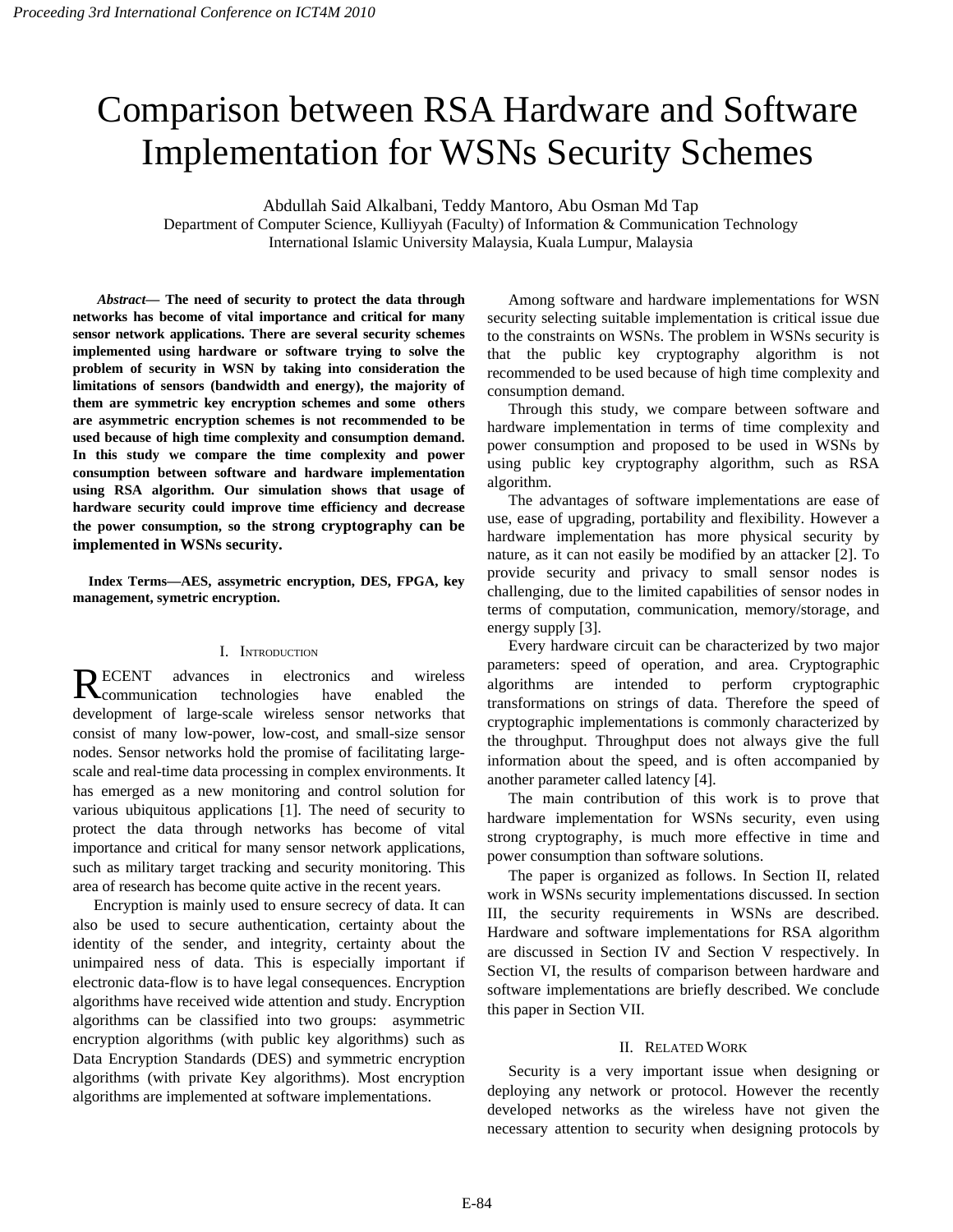taking into account the specificity of these networks as the used medium and the devices constraints [5]. Thus, many security protocols were proposed trying to efficiently carry out the problem of security and the constraints of wireless networks [6]. However, in sensor network, the problem of security is more challenging regarding the limitation of sensors and the area where the sensors are deployed such as battlefields [7].

WSNs have unique constraints as compared to traditional networks making the implementation of existing security measures not practicable. These constraints are the result of WSNs limitations which make the design of security procedures more complicated.

Currently, WSNs security has many challenges. One challenge is how to improve the security of data transmission between WSN nodes against eavesdropping, tampering and modification of packets. The other challenge is the need of secure and efficient key-distribution mechanism in allowing simple key establishment for large-scale sensor networks to be used for security protocols. Another challenge lies in the needs to balance data integrity, confidentiality, and availability as well as preserving constraint energy resources.

The severe constraints and demanding environments of WSN make computer security for these systems even more challenging. Its required to to choose the best security implementation method software or hardware to fit the security demands.

#### III. SECURITY REQUIREMENTS IN WSNS

All security mechanisms require a certain amount of resources for the implementation such as: data memory, code space and energy to power the sensor. These resources, however, are very limited in a tiny wireless sensor:

- a. Limited Memory and Storage Space.
- b. Power Limitation.
- c. Vulnerability of nodes to physical capture.
- d. Lack of a-priori knowledge of post-deployment configuration.
- e. Collisions and latency.

Wireless Sensor Networks are vulnerable to many attacks because of broadcast nature of transmission medium, resource limitation on sensor nodes and uncontrolled environment [8]. The security requirements of wireless sensor networks are [9]:

- a. Confidentiality.
- b. Integrity.
- c. Authentication.

Through this study, the strong cryptography algorithm, such as RSA algorithm is proposed to be used in WSNs even there a lot of constrains including high time complexity and power consumption. The RSA coding algorithms are outlined the four processes needed for RSA encryption, i.e.:

- a. Creating public key
- b. Creating a private (secret) key
- c. Encrypting messages
- d. Decoding message

In brief, the RSA algorithm is the following [16]: To create public key  $K_n$ :

- a. Select two different primes *P* and *Q*
- b. Assign  $x = (P-1)(Q-1)$
- c. Choose *E* relative primes to *x*, which must satisfy a condition for *Ks*.
- d. Assign  $N = P^*Q$
- e. *Kp* is *N* concatenated with *E.*
- To create private key:
	- a. Choose *D:*  $D * E \mod x = 1$

b. *Ks* is *N* concatenated with *D.*

To encode plain text m by :

- a. Assume *m* is a numeric
- b. Calculate  $c = m^E \mod N$ .

To decode c back to m:

a. Calculate  $m = c^D \mod N$ .

# IV. HARDWARE IMPLEMENTATION

Until very recently, all encryption products were in the form of specialized hardware. These encryption/decryption boxes plugged into a communications line and encrypted all the data going across that line. Although software encryption is becoming more prevalent today, hardware is still the embodiment of choice for military and serious commercial applications.

The NSA, for example, only authorizes encryption in hardware. There are several reasons why this is so. The first is speed. Encryption algorithms consist of many complicated operations on plaintext bits. These are not the sorts of operations that are built into your run-of-the-mill computer. The two most common encryption algorithms, DES and RSA, run inefficiently on general-purpose processors. While some cryptographers have tried to make their algorithms more suitable for software implementation, specialized hardware will always win a speed race. Additionally, encryption is often a computation-intensive task. Tying up the computer's primary processor for this is inefficient. Moving encryption to another chip, even if that chip is just another processor, makes the whole system faster.

The second reason is security. An encryption algorithm running on a generalized computer has no physical protection. Mallory can go in with various debugging tools and surreptitiously modify the algorithm without anyone ever realizing it. Hardware encryption devices can be securely encapsulated to prevent this. Tamperproof boxes can prevent someone from modifying a hardware encryption device. Special-purpose VLSI chips can be coated with a chemical such that any attempt to access their interior will result in the destruction of the chip's logic. IBM developed a cryptographic system for encrypting data and communications on mainframe computers. It includes tamper resistant modules to hold keys.

The final reason for the prevalence of hardware is ease of installation. Most encryption applications don't involve general-purpose computers [4]. People may wish to encrypt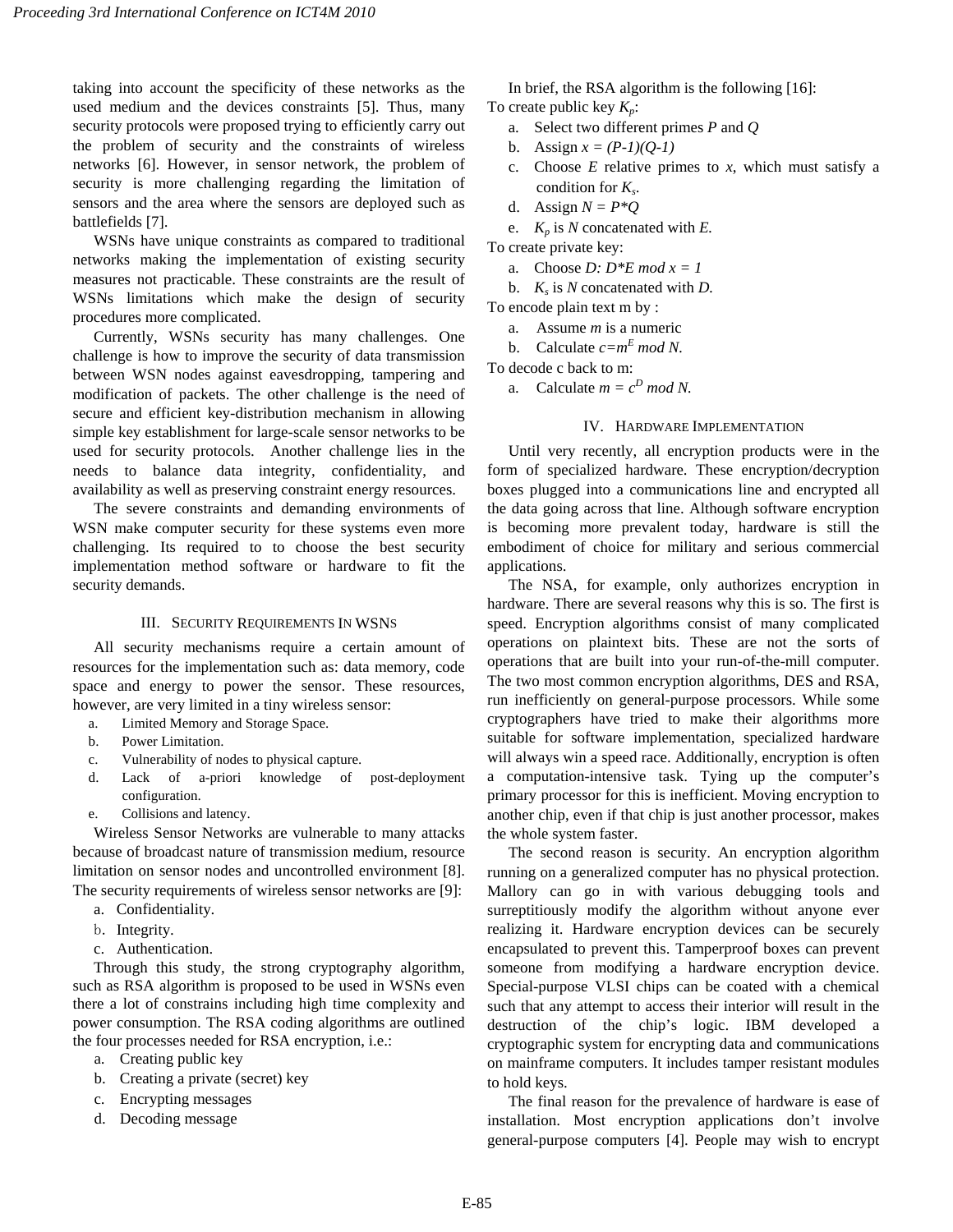their telephone conversations, facsimile transmissions, or data links. It is cheaper to put special-purpose encryption hardware in the telephones, facsimile machines, and modems than it is to put in a microprocessor and software. Even when the encrypted data comes from a computer, it is better to install a dedicated hardware encryption device than to modify the computer's system software. Encryption should be invisible; it should not hamper the user. The only way to do this in software is to write encryption deep into the operating system. This isn't easy. On the other hand, even a computer neophyte can plug an encryption box between his computer and his external modem.

The three basic kinds of encryption hardware on the market today are: self-contained encryption modules (that perform functions such as password verification and key management for banks), dedicated encryption boxes for communications links, and boards that plug into personal computers. Some encryption boxes are designed for certain types of communications links, such as T-1 encryption boxes that are designed not to encrypt synchronization bits. There are different boxes for synchronous and asynchronous communications lines. Newer boxes tend to accept higher bit rates and are more versatile. Even so, many of these devices have some incompatibilities. Buyers should be aware of this and be well-versed in their particular needs, lest they find themselves the owners of encryption equipment unable to perform the task at hand. Pay attention to restrictions in hardware type, operating system, applications software, network, and so forth.

PC-board encryptors usually encrypt everything written to the hard disk and can be configured to encrypt everything sent to the floppy disk and serial port as well. These boards are not shielded against electromagnetic radiation or physical interference, since there would be no benefit in protecting the boards if the computer remained unaffected. More companies are starting to put encryption hardware into their communications equipment. Secure telephones, facsimile machines, and modems are all available. Internal key management for these devices is generally secure, although there are as many different schemes as there are equipment vendors. Some schemes are more suited for one situation than another, and buyers should know what kind of key management is incorporated into the encryption box and what they are expected to provide.

Security of WSNs can be improved by using cryptographic hardware through the following:

- Sensor nodes can be improved by an add-on secure microcontroller with secure memory and hardware crypto engine supporting AES and 3DES encryption standards. The encryption engine increases encrypted communication speed up several Mbps. Unfortunately, current crypto-accelerators suitable for sensor networks have no support for public key cryptography.
- Sensor node can be extended with an FPGA module implementing fast symmetric and asymmetric

cryptographic algorithms. This solution offers highspeed encryption and key generation at highest price and power consumption (depends on FPGA module).

Smart cards, as tamper resistant devices, can be used as crypto accelerators and also as a secure storage for cryptographic keys. These crypto-accelerators ordinarily support symmetric and asymmetric cryptography together with low power consumption [10].



Fig. 1. Schematic diagram of the WSNs hardware security system.

In general the security implementation process could be represented as a communication from sending-end to receiving-end as shown in Figure 1. In WSNs it can be seen that a Sender node stores a Plain Message to be sent to Receiver base station. The encryption processor encrypts the Plain Message to Ciphered Message to protect the eavesdropping before sending it off. When the Ciphered Message arrives at receiving-end, its decryption processor executes the decryption process to recover the Plain Message for the Receiver base station.

 An important benefit of using hardware implementation is *tamper-resistant* hardware. It is a concept of hardware that is resistant against physical attacks. Secure hardware is equipped by microprocessor and secures memory, which contains sensitive data and algorithms for processing these data [11]. The data never leave the secure memory and cannot be modified by another code. Such secure hardware cannot be cloned or emulated, because these features cannot be replaced just by software without special hardware support. Most widely used kind of tamper-resistant device is smart card.

# V. SOFTWARE IMPLEMENTATION

Any encryption algorithm can be implemented in software. The disadvantages are in speed, cost, and ease of modification (or manipulation). The advantages are in flexibility and portability, ease of use, and ease of upgrade. The algorithms can be inexpensively copied and installed on many machines. They can be incorporated into larger applications, such as communications programs or word processors. Software encryption programs are popular and are available for all major operating systems. These are meant to protect individual files; the user generally has to manually encrypt and decrypt specific files. It is important that the key management scheme be secure: The keys should not be stored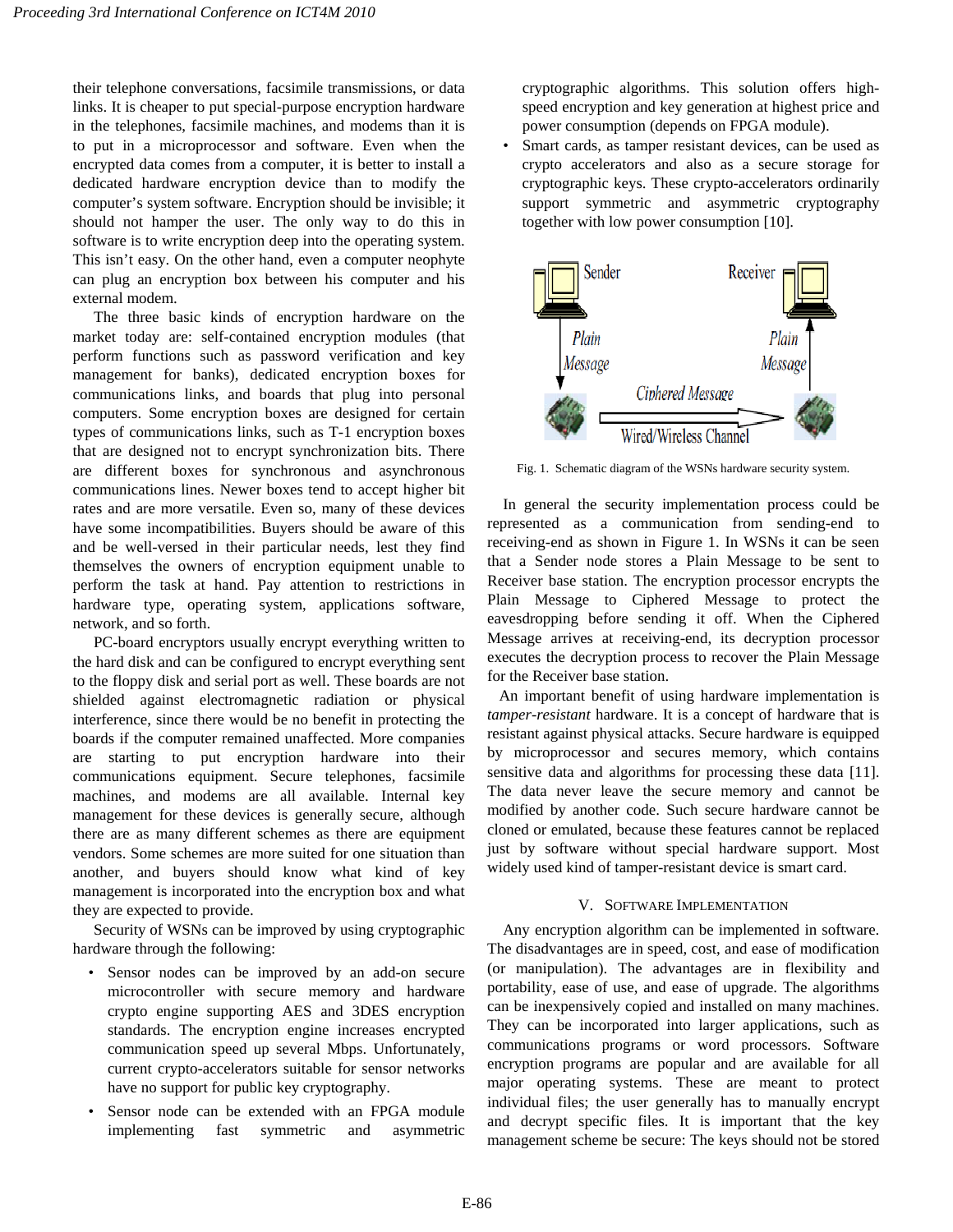on disk anywhere (or even written to a place in memory from where the processor swaps out to disk). Keys and unencrypted files should be erased after encryption. Many programs are sloppy in this regard, and a user has to choose carefully.



Fig. 2. system consisting of multiple modules with throughput parameters

There are many factors effects on the software implementation. The most important factors are throughput, bandwidth and latency.

Throughput is defined as the number of bits processed in a unit of time after the process has gone through any initialization, and is usually expressed in Mbps or Gbps.

#### *Throughput = Number of processed bits / Time unit – Startup*

Typically, the encryption and decryption throughputs are equal. All symmetric-key algorithms perform a fixed sequence of transformations. In other words, no conditional operations are performed. Therefore, the time of encryption of one block of data is usually fixed and known, unless implementation uses some tricks which can vary the time of encryption. From the point of view of cryptographers, using any techniques yielding correlation between data and time of encryption is highly undesirable. Such a correlation leaks information about data, and can be used to mount timing attacks on the implementation.

In security, bandwidth is defined as the number of cipher blocks encrypted or decrypted per second. The unit of bandwidth is 1/s. The equation of throughput can described as

#### *Throughput = block size \* Bandwidth*

 Throughput has a very important meaning when considering a bigger system consisting of multiple modules processing data in sequence, as shown in Figure 2 below, because it is limited to the maximum throughput of the slowest of the modules. Cryptographic transformations usually require the most processing power, and present a bottleneck in many applications [4].

The third important factor in software implementation is *latency*. It is defined as the time required to complete processing one block of data, and is usually expressed in number of cycles. This is the time between a moment when a block of data enters the encryption unit, and a moment when it leaves it. The unit of latency is ns (nanosecond). The encryption latency and throughput are related by simultaneously/latency).

The total latency of a system is a sum of latencies of all modules processing data sequentially. Therefore, all modules, no matter how different from each other, contribute to the overall latency.

### VI. RESULTS AND DISCUSSION

Cryptographic algorithms are utilized for security services in various environments in which low cost and low power consumption are key requirements. Wireless Local Area Networks (WLAN), Wireless Personal Area Networks (WPAN), Wireless Sensor Networks (WSN), are examples of such technologies. A solution to reduce power and memory costs, as well as greatly increasing speed of algorithm, is to use a hardware implementation of a cipher [13]. Compared to software, significantly higher performance and lower power consumption can be achieved with dedicated hardware.

In this work we focused on public key cryptography, mainly in RSA cryptosystem, as secure but also very computational complex algorithm. Previous works showed that RSA is not suitable for WSN because of high time complexity and consumption demands [12]. Our simulation showed that usage of hardware could improve not only time efficiency and security but also decrease power consumption of sensor nodes in case of using strong cryptography.

| TABLE 1                                                                |
|------------------------------------------------------------------------|
| Comparison of time complexity and power consumption using software and |
| hardware implementation for rsa algorithm                              |

| Implementation | Key    | Time(s) | Power   |
|----------------|--------|---------|---------|
|                | length |         | (mWs)   |
| RSA software   | 1024   | 22.03   | 726.99  |
| RSA software   | 2048   | 166.85  | 5506.05 |
| RSA hardware   | 1024   | 0.75    | 27.15   |
| RSA hardware   | 2048   | 1.89    | 79.09   |



Fig. 3. Comparison of time complexity using 1024 bits key length software and hardware implementation for RSA algorithm.

Evaluations of security architectures are usually based on analytical modeling and performance evaluations are usually based on simulation models.

Finally we compared power consumption and time complexity hardware and software implementation of RSA. We prove that hardware platforms are much more effective in time and power consumption than software solutions as shown in table 1.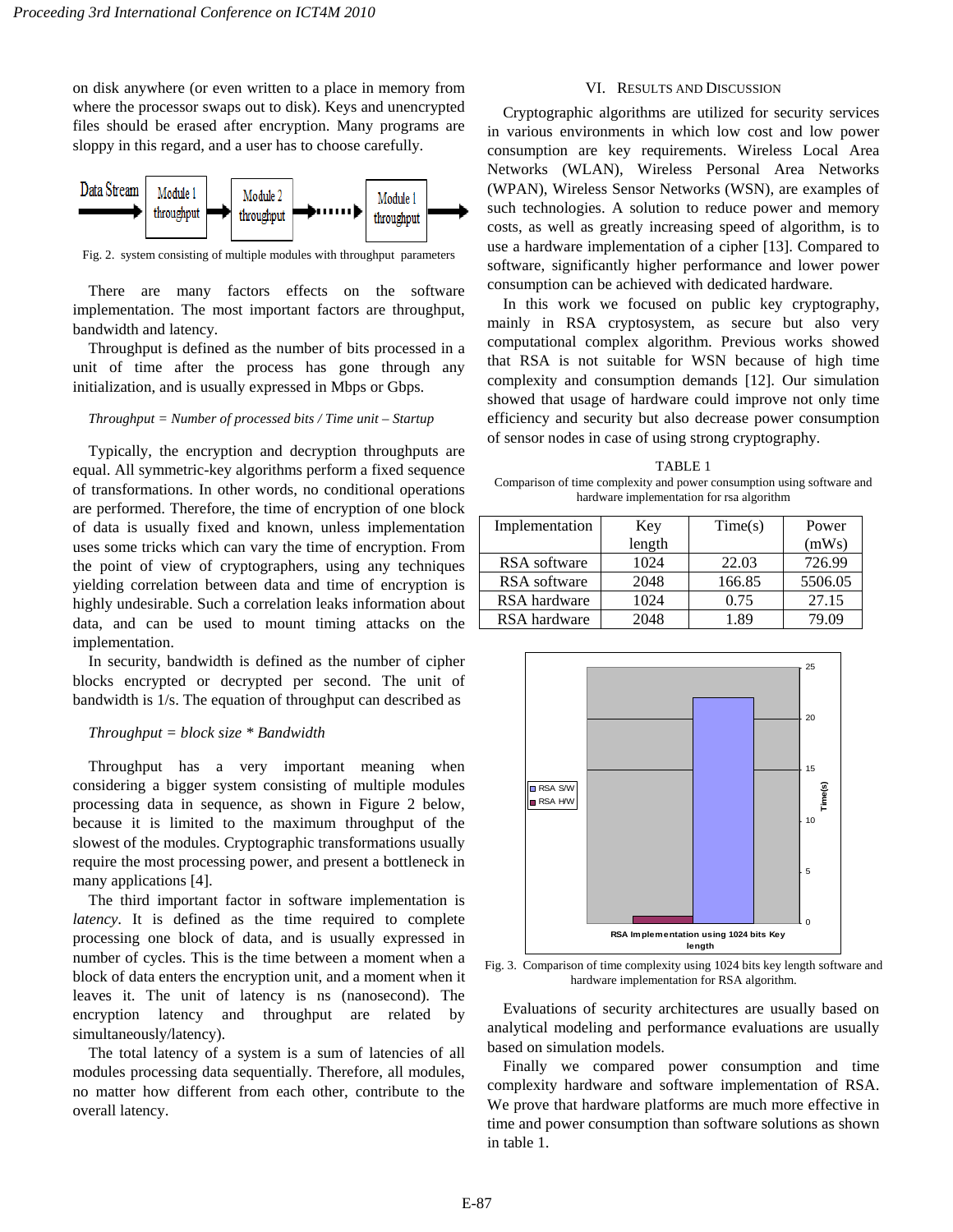

Fig. 4. Comparison of time complexity using 2048 bits key length software and hardware implementation for RSA algorithm.



Fig. 5. Comparison of power consumption using 1024 bits key length software and hardware implementation for RSA algorithm.



Fig. 6. Comparison of power consumption using 2048 bits key length software and hardware implementation for RSA algorithm.

The results in Table 1 and Figures 3-6 show that time complexity and power consumption can be reduced up to 30 times for RSA-1024. When 2048-bit keys are used, time demands can be reduced up to 88 times and power consumption up to 70 times if hardware implementation used.

#### VII. CONCLUSION

Many issues still remain to be addressed in respect to achieving security on WSNs. Sensor nodes are not usually tamper resistant, because of hardware limitation and cost issues [14, 15]. Hence, attackers can get sensor nodes, extract stored keys, and then can insert malicious code. This node compromising is one of the main issues in wireless sensor networks. Second, sensor nodes are limited in their energy and computation abilities. Because of that, there exists a fundamental necessity of obtaining more knowledge about suitable implementation method for security schemes in factor of performance and low power consumption.

As in the literature showed that RSA is not suitable for WSN because of high time complexity and consumption demand [12]. We reviewed hardware and software architectures proposed WSNs security implementations by presented the comparison between hardware and software implementations public key cryptography algorithm, such as RSA algorithm. Our simulation showed that usage of hardware could improve not only time efficiency and security but also decrease power consumption of sensor nodes in case of using strong cryptography.

This also proves that hardware architecture for security of WSNs is more efficient than software implementation in terms of time complexity, throughput and power consumed during the security process.

This will allow us to identify further security mechanisms that can be successfully employed on WSNs, and also gain more knowledge towards the definition of a complete security architecture for WSNs.

#### REFERENCES

- [1] S. M. Hwang, and E. N. Huh. *"*An Efficient Topology Control and Dynamic Interval Scheduling Scheme for 6LoWPAN*"*, in Gervasi et al. (Eds.): ICCSA, Part I, LNCS 5592, pp. 841–852. 2009
- [2] A. AlKalbany, M. Saeb, and H. A. AlHassan. *"*FPGA Implementation of the Pyramids Block Cipher", System on Chip Conference (SOCC2005), Washington, US.2005
- [3] J. Albath, and S. Madria*. "*Practical Algorithm for Data Security (PADS) in Wireless Sensor Networks*". MobiDE'07, , Beijing, China.2007*
- [4] K. Gaj, and P. Chodowiec. "Comparison of the hardware performance of the AES candidates using reconfigurable hardware", Proc. 3 rd Advanced Encryption Standard (AES) Candidate Conference, New York.2000
- [5] R. Ramanathan, and J. Redi. "A Brief Overview of Ad Hoc Networks: Challenges and Directions", *IEEE Communication Magazine*, vol. 40, no. 5, pp. 20-22.2002.
- [6] B. Kadri, A. Mhamed, and M. Feham "Secured Clustering Algorithm For Mobile Ad Hoc Networks", *International Journal of Computer Science and Network Security*, Vol.7, No.3, pp 27-34.2007.
- [7] A. Perrig, J. Stankovic, and D. Wagner, "Security In Wireless Sensor Networks", *Communications of the ACM*, vol. 47, no. 6, pp. 53--57. 2004.
- [8] L. Zhijun, and G. Guang, "Security In Wireless Sensor Networks", University of Waterloo, CACR 2008-20.